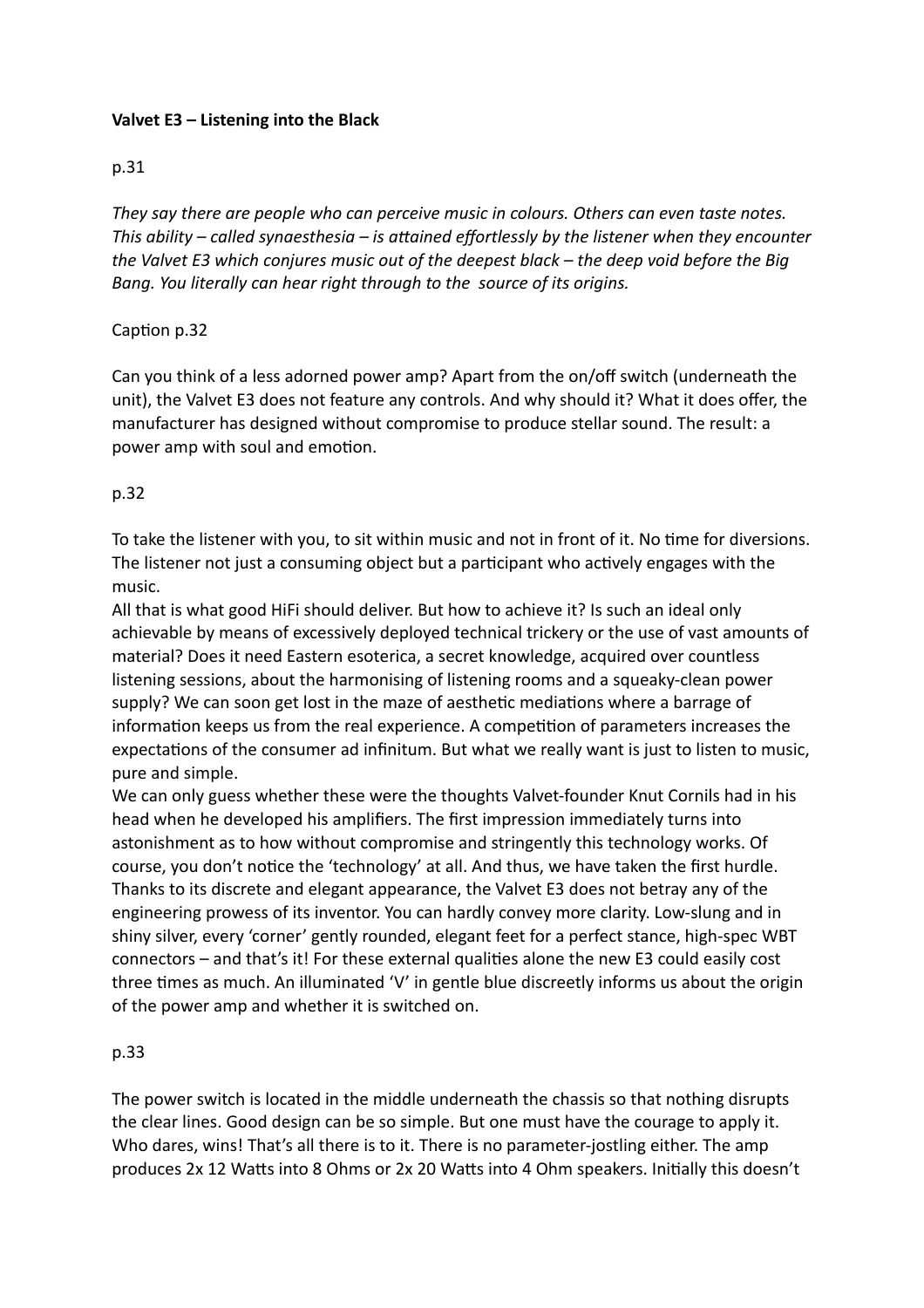sound that much. The internal construction follows the exterior stringency in the smallest detail: double-mono, a large toroidal transformer, discrete single-ended Class-A transistors (just one per channel) – making for a clear configuration so that even a layperson can understand what does what. But that is just the start.

## Colours coming out of deep Black

To see a light, one needs a deep black around it. You can best see the stars in complete darkness. This realisation can be transferred to music – no debate. This is not a question of taste and therefore not even an aesthetic issue. It is merely the background onto which music can spread the more energetically. Which brings us straight to the listening experience that initially began with the E3 in my small recording studio. Were one to reduce listening to music to the simplest physics formula, we would encounter a matrix of frequency times amplitude. For this to work well depends on contrasts out of which vibrations can rise as immediately as possible, and then subside again. When producing music, that is pretty much what happens. It is just that the paths and spaces are not more clearly defined. In the recording studio you do not want a chopped-up reproduction, no resistance, no curves and bends for the musical event to navigate. You want the truth.

# Caption p.33

Input via XLR and RCA, output via speaker terminals from WBT. We have blacked out the type-identification. During the test, Valvet promoted its power amp from E2 SE to full E3 specification, and thus from a 'special edition' to a new generation of amplifier. The serial number proves it: our sample has the number 'four'.

#### p.34

And this is the impression the Valvet power amp conveys like hardly any other product that I have tested in this context so far. The music 'glides' like a bob sleigh through the course, without ever touching the boundaries.

Initially you have this fluent moment in the music that is always there, coming out of the speakers without breaks or any audible constrictions. The brain switches to standby, as the listener does not need to reconstruct the musical events in the network of its synapses. Instead, it receives them without delay, and all the way to the solar plexus. I do not know whether this is merely 'fun' or arousing. Initially I am completely dumbfounded - wondering what technical tricks Knut Cornils may have hidden in his power amp to endow it with such abilities: first and foremost, it is the deep-black background mentioned above on which the music begins to glow more than ever.

# Everything but loud?

The amount of power on tap should not be underestimated: of course, in comparison to many other power amps that have come for review, 12 Watts may appear a bit meagre. But when you listen, you are confronted with a very different experience. The sheer drive and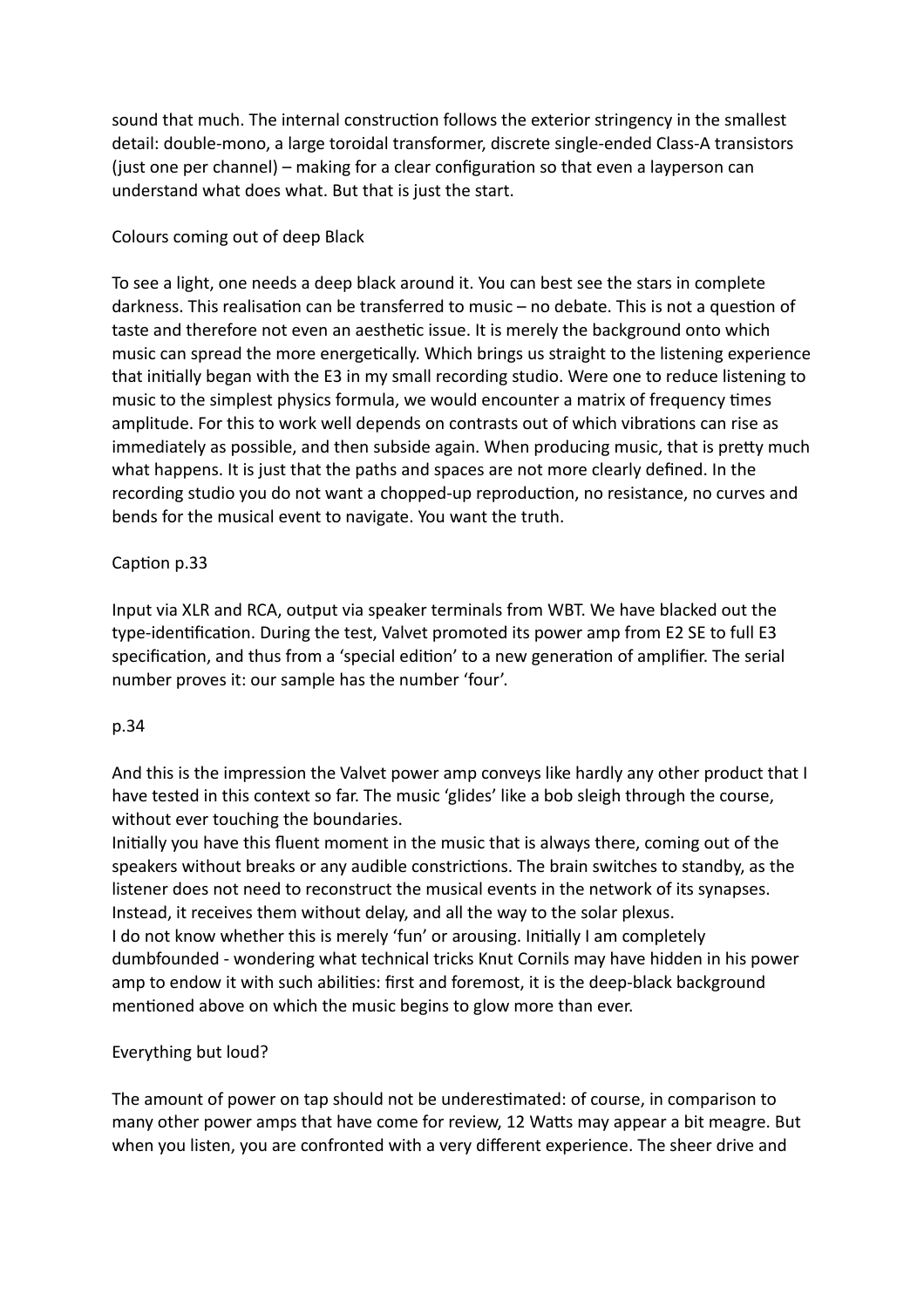the dynamic abilities of the Valvet E3 are so immediate, direct, and fast that the proverbial shock makes its appearance with the music even at the lowest volume levels.

What is noticeable here is that the space and the fundamentally firm bass do not collapse at low volumes but remain present and correct even at whisper-level. Once you turn up the volume, the sound does not become fatiguing or aggressive but simply envelops the listener with greater power.

The levels that you can reach without distortion are impressive. Instruments and voices do not become flabby but remain sharply delineated and in the same ratio of contrast as at normal volume. That is how it should be.

Even if the E3 is not particularly choosy when it comes to speaker-pairing, Audioplan's Kontrapunkt IV were my favourites.

#### Caption p.34

What is hinted at on the outside is continued inside. Valvet eschews any unnecessary components in the signal path and prefers to use the space gained to keep a minimum distance between components – despite short signal paths.

#### p.35

These relatively small 'monitors' actually need a good amount of power and current. Up to now, 12 Watts were simply not enough for these speakers. But with the Valvet it suddenly produced such powerful and firm bass notes as never before. The mids, unexpectedly, show real body and are yet transparent. The treble attains real sheen and becomes even more beguiling than a valve power amp. For me as a valve fan that was something fundamental. Not to mention the fact that all the time I could have sworn I was listening to vinyl and not digital DAW-fare in 16-bit quality.

Complete perfection is achieved when you add the Valvet preamp Soulshine 2 Mark II with external power supply. Here you have, as usual with Valvet, valves doing the honours. This small chain now becomes even more powerful and mighty in terms of dynamics and bass foundation and dissolves the treble even better.

Now you begin to enjoy the old – and often quickly recorded – Blues- and Rock albums. To conclude, I put on the Beatles' classic Sergeant Pepper's Lonely Hearts Club Band and listen to it from beginning to end. I swear that I have never experienced that album so lively and electrifying.

For me, the components are not just a major surprise in terms of life-like music reproduction, but in future a reference. What else can possibly come after this?

#### Caption p.35

Good isolation feet provide a solid base: the E3 ships with absorbent feet from Alto Extremo which provide exceptional support. Of course, it will still appreciate a firm HiFi rack. The amp is available in black as well as in the chrome version reviewed here. In that version, the feet are silver.

#### Summary